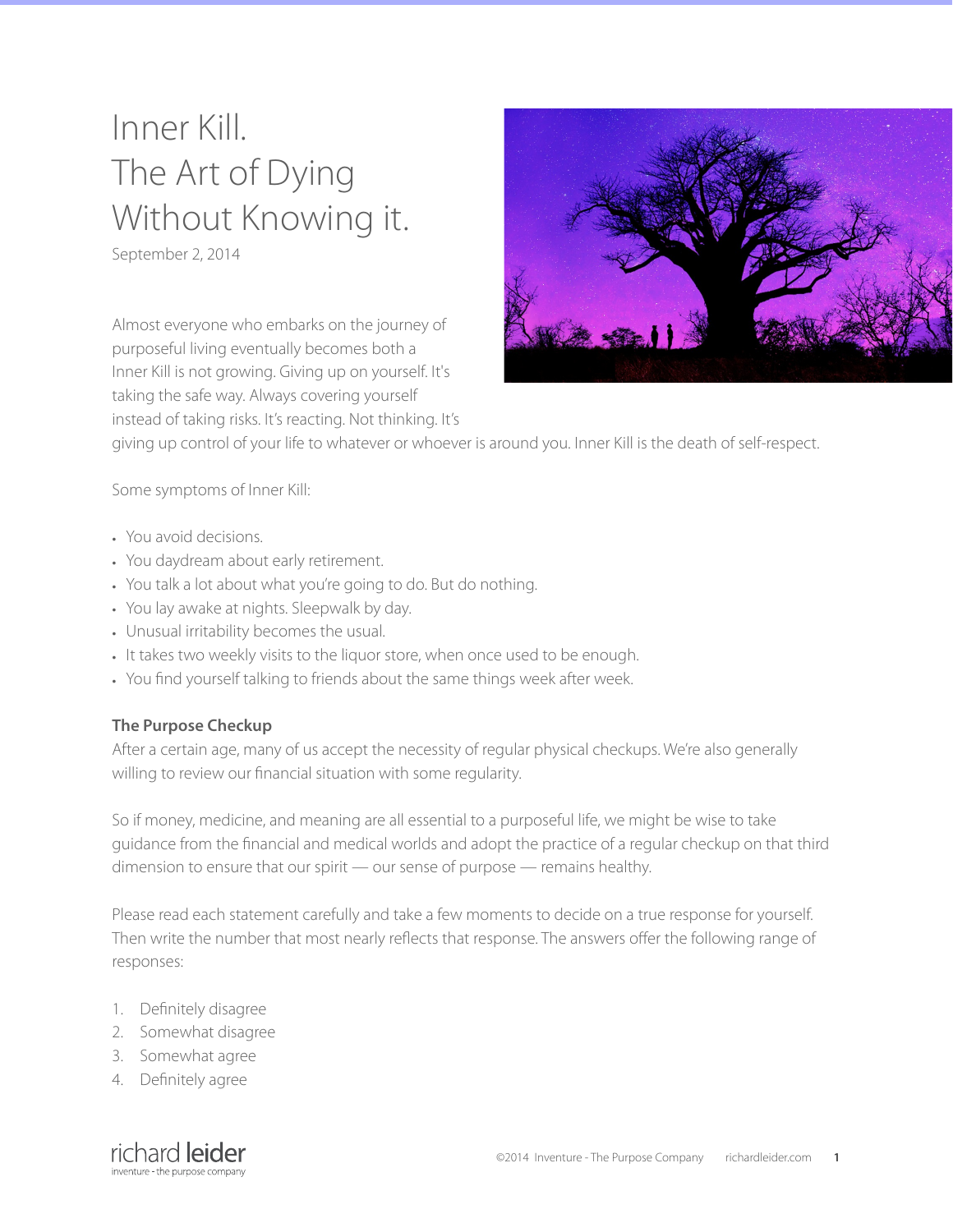### **Having (Outer Life)**

- I derive satisfaction from what I have in my life.
- I express my creativity in a number of ways.
- I have found ways to offer my gifts and talents to the world.
- \_\_ I have a positive vision for my future.
- \_\_ I feel satisfied with my location.
- \_\_ My physical energy is vital.
- I feel satisfied with my personal relationships.
- \_\_ Total Having score

## **Doing (Inner Life)**

- \_\_ I follow my purpose when making major decisions.
- \_\_ I feel content when I am alone.
- \_\_ I focus and think clearly.
- \_\_ I have the courage to face my adversities.
- I offer compassion to others readily.
- \_\_ I offer forgiveness to others easily.
- \_\_ I am growing and developing.
- \_\_ Total Doing score

## **Being (Spiritual Life)**

- \_\_ I sense the presence of a Higher Power.
- \_\_ I have a regular spiritual practice.
- \_\_ I feel a sense of the sacred when I am in the natural world.
- \_\_ I feel a sense of gratitude for my life.
- \_\_ I maintain a balance of saving and savoring the world.
- \_\_ I invest time in making a difference to others or to the world.
- I know what I want to be remembered for.
- \_\_ Total Being score
- \_\_ Total Purpose Checkup score

#### **INTERPRETATION**

Having (Outer Life): The dimension of your external experience and activity — how effectively you relate to the "having" choices in your life.

Doing (Inner Life): The dimension of your internal experience and inner activity — how effectively you relate to the "doing" choices in your life.

Being (Spiritual Life): The dimension of your invisible experience and spiritual activity — how effectively you relate to the "being" choices in your life.